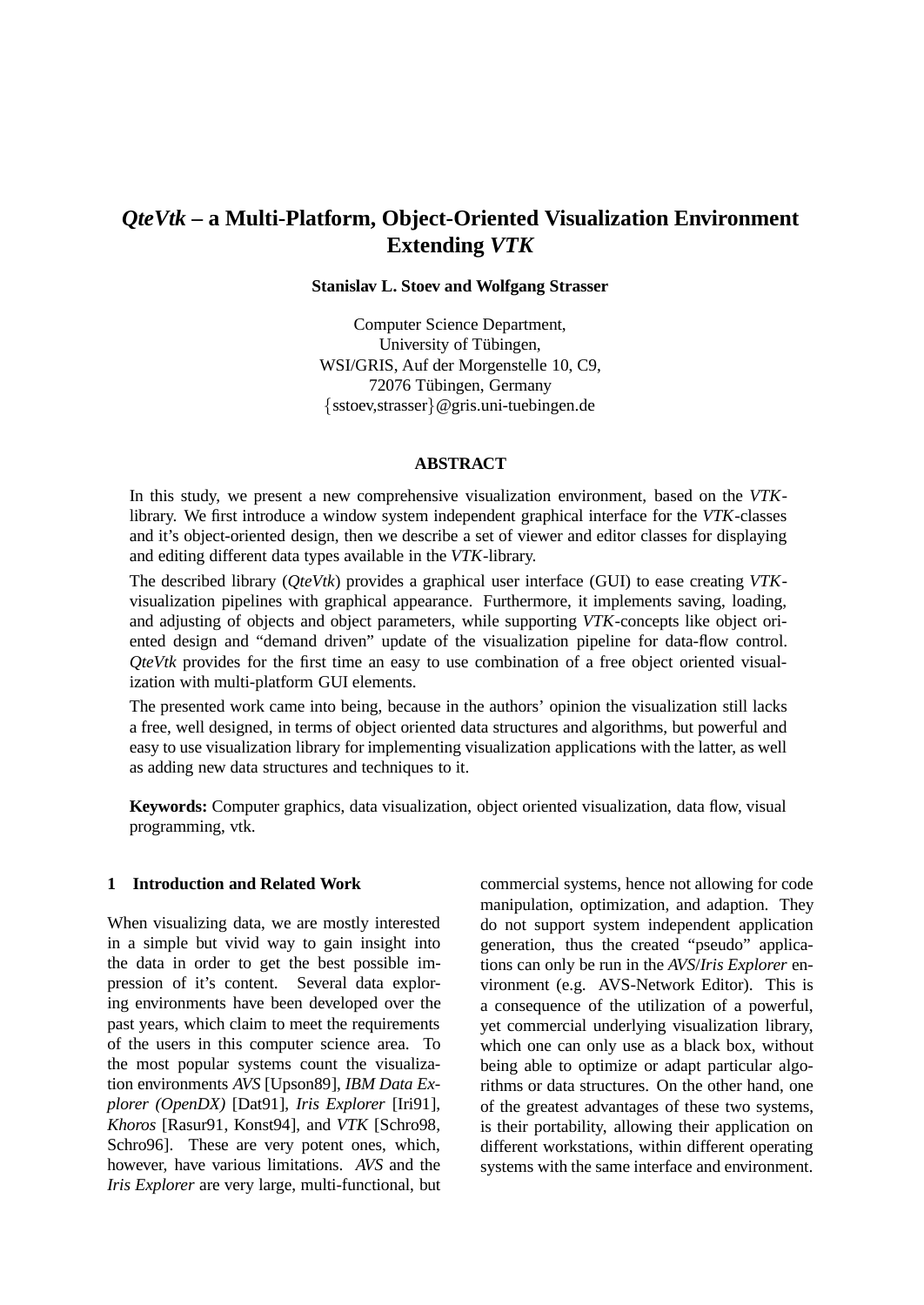Conversely, *Khoros* [Rasur91], is only available for systems supporting the X11 protocol. Despite this limitation and the fact, that it only supports the generation of C-code, it provides a very useful visualization environment. Similar to these products, the *IBM Data Explorer*, supports visual programming. Another similarity with *Khoros* is that the *IBM Data Explorer* is based on X-Window and Motif, which negatively influences its portability. This holds also for the *ImageLab*, which only provides an interface to the underlying *ImageVision Library* developed, optimized, and available only for IRIXbased SGI-machines. Thus, besides its usefulness when processing and visualizing image or volume data, this environment cannot be ported and used on other platforms.

### **2 Motivation**

The main drawback of the introduced systems is that, when a user tries to generate source code for a constructed visualization pipeline, in order to create a stand alone visualization application with a special purpose, most of them will produce insufficient results. This may be either because the code is not object oriented, hence difficult to understand, manipulate, and re-use (e.g. *Khoros*, *IBM Data Explorer*), or only part of it can be utilized freely (due to license limitations), or because the created visualization pipeline can only be evaluated in the development environment (i.e. *AVS* or *Iris Explorer*, where the underlying structures, algorithms, and in general code cannot be manipulated). Another limitation is the graphical user interface provided by these systems. Often the integrated GUI-builder has to be used, which may in turn restrict the portability of a visualization application, even if the basic algorithms and techniques are portable. Keeping in mind these disadvantages, we developed an easy to use, while powerful multi platform environment, disposing of an object oriented graphical user interface and based on the (in our opinion) most promising visualization package: *VTK*. Hereby we are addressing both visualization library users, utilizing *VTK* for creating problem specific visualization application *and* scientists, developing new data processing algorithms, new problem specific data structures, and rendering techniques.

Perhaps the most important feature of a visualization system, is its availability on a variety of common operating/windowing systems, as long as this defines its popularity and acceptance. Moreover, a visualization environment has to be well structured in terms of code design, large enough in terms of available algorithms, and simple enough (but not simpler<sup>1</sup>), to encourage the developers from distinct areas of the computer science to utilize it. This is in our opinion the only way to overcome the tendency during the past years, to develop promising algorithms, while condemning their reasonable utilization to sole academic existence. We see the main reason for this trend in the commercialization of the visualization libraries and toolkits, hence optimizations and accelerations in such systems is not possible. On the other hand, many users rather programme their own visualization environments, than using an expensive, commercial one.

To summarize: The success of a visualization system, excluding applications for 2D-image processing, becoming very popular in the past years, depends on its *functionality*, *availability*, *portability*, *usability*, and of course *stability*. With the term *usability*, we mean the time cost for (unexperienced) users to get acquainted with the utilization of such a library and to be able to create applications for the visualization of data (from an area) of current interest. A (subjective) comparison of the introduced packets concerning these criteria is depicted in Table 1. The column with the title *design* gives a brief idea of the underlying concept of realization, implementation language, and re-usability of the developed data structures and algorithms. This is of importance for the second addressed user group: the developer of new visualization techniques.

We believe, that the most attractive toolkit in this aspect is the *Visualization Toolkit VTK* [Schro98]. *VTK* is a comprehensive, completely object oriented library, providing an easy to use API for data access, manipulation, processing, visualization, and creation of visualization applications. One of the most valuable features of this visualization library is its free availability, which makes it widely used and supported. Furthermore, the *VTK*-software is independent of the windowing/operating system, hence *VTK*applications can be readily ported to machines other than the one they are developed on. Moreover, *VTK* solves the performance-portability

<sup>&</sup>lt;sup>1</sup>Things should be as simple as possible, but not simpler (A. Einstein).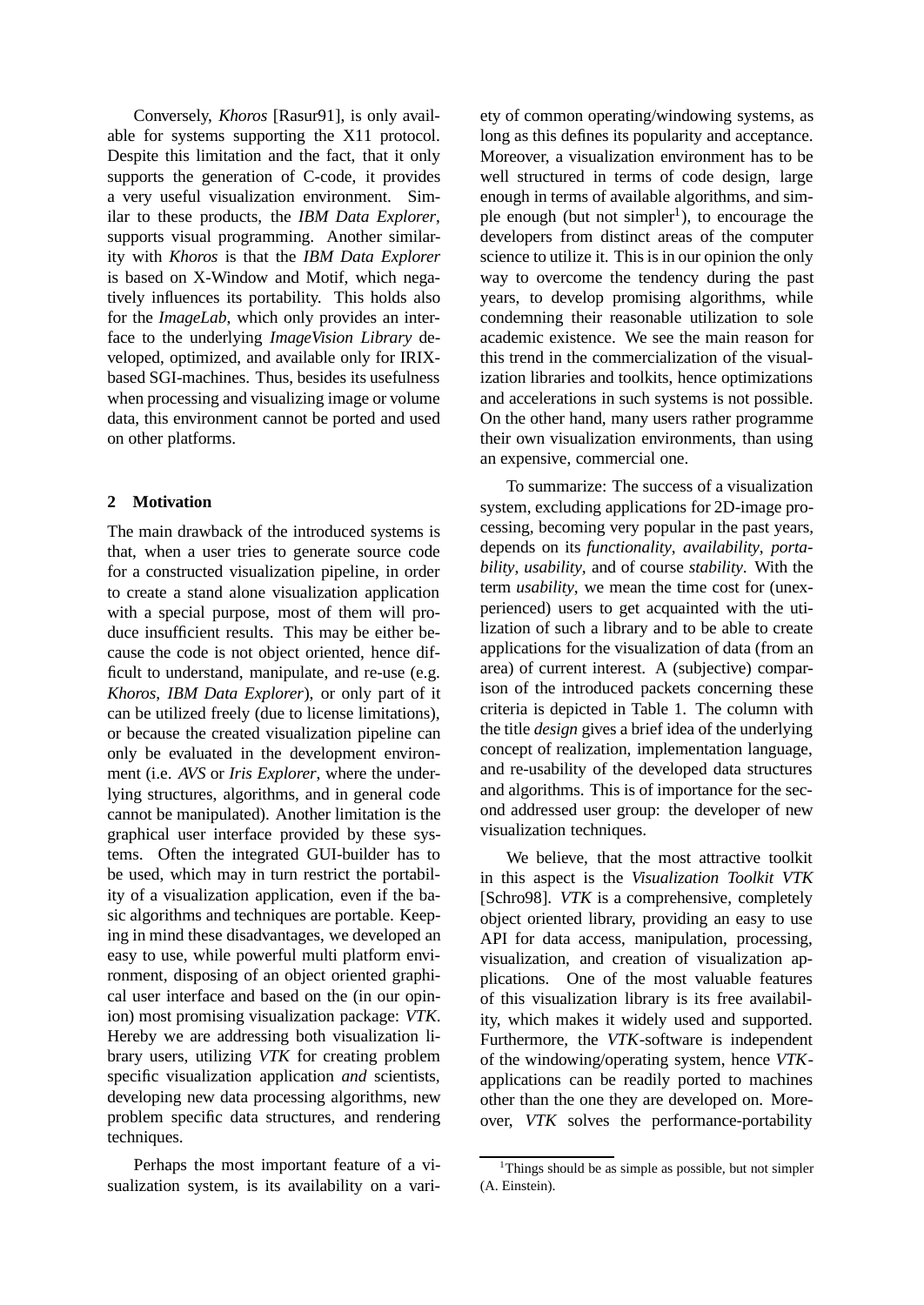| System                     | functionality | availability | portability | usability | design    |
|----------------------------|---------------|--------------|-------------|-----------|-----------|
| <b>AVS</b>                 | very good     | commercial   | any OS      | average   | good      |
| <b>IBM Explorer/OpenDX</b> | average       | free         | Unix        | average   | average   |
| Iris Explorer              | very good     | commercial   | any OS      | average   | good      |
| Khoros                     | very good     | commercial   | X11-based   | average   | average   |
| <i>ImageLab</i>            | average       | free         | <b>IRIX</b> | good      | poor      |
| VTK                        | very good     | free         | any OS      | poor      | very good |

Table 1: A (subjective) comparison of visualization system's features.

tradeoff providing hardware and operating system independent classes for fast data access and implementing proper algorithms exploiting these data-structures. Another reason why we chose *VTK* is, because the use of a well designed data structures and algorithms library in the construction of visualization applications is the key to this, since it provides the user and developer with a high degree of confidence in the knowledge, that the implementation of the algorithms has been extensively tested and used in a wide range of other applications.

The main drawbacks of this toolkit are the lack of a graphical user interface and the limited number of data viewing classes. Therefore, creating a visualization pipeline, as well as changing parameters of former constructed ones "onthe-fly" is not possible. If a user intends to use such functionality, the interpreted, Tcl/Tk-based version has to be used, which, however, is much slower, not object oriented, and does not solve the data viewing problem addressed above. In other words, despite of its great functionality, the lack of a GUI, allowing visual adjustment and programming of the existing and of user defined *VTK*-classes and the limited choice of classes for viewing data are the main disadvantages of the toolkit.

The authors' vision of the perfect visualization environment is a freely available collection of powerful visualization classes, combined with an easy to use and programme graphical interface to these classes. Such a toolkit will be used to test and embed new algorithms and data structures from distinct areas of the computer science. Moreover, if it is transparent enough, it will become a standard visualization tool even for users, who are not experienced in particular details of a visualization process and do not want to become experienced in it. This in turn will allow to concentrate on the development of new *techniques* and not of new environments, in order to solve given problems. Furthermore, such common platform will allow to readily compare existing with new algorithms utilizing common data structures, hence creating an excellent reference base for new approaches.

# **3 Concept and Realization**

To overcome the restrictions described in the introduction and in order to make *VTK* more attractive through providing an operating systems independent GUI, without affecting the functionality and portability, we developed an extension of the *VTK*-library (*QteVtk*). Based on *Qt* [Dalhe99] – a multi-platform C++ graphical user interface toolkit – the presented work provides a flexible and portable way for graphically displaying *VTK*object characteristics. Furthermore, the developed library is easy to use and to extend, since *VTK* and *Qt*, thus *QteVtk*, are object oriented tools (object oriented visualization concepts are discussed in [Favre94]). This applies to the additional classes we developed for viewing *VTK*data structures (discussed in Section 3.3) and visual editing (Section 3.4) of parameters, hence allowing an easy and intuitive insight into different data types.

# **3.1 Why** *Qt*

For our implementation we chose the *Qt*-library, because it is a multi platform, object oriented package, supporting the graphics standard *OpenGL* and being very efficient and intuitive for creating applications with a graphical user interface. The *signal/slot* mechanism, provided by this package, proved to be a vary useful feature for elegantly connecting created interface components with each other or with functions, activated by with GUI-elements (similar to "callbackfunctions"). Furthermore, *Qt* [Dalhe99] is freely available for non-commercial use on any *Unix*/*Linux* systems and is even commercially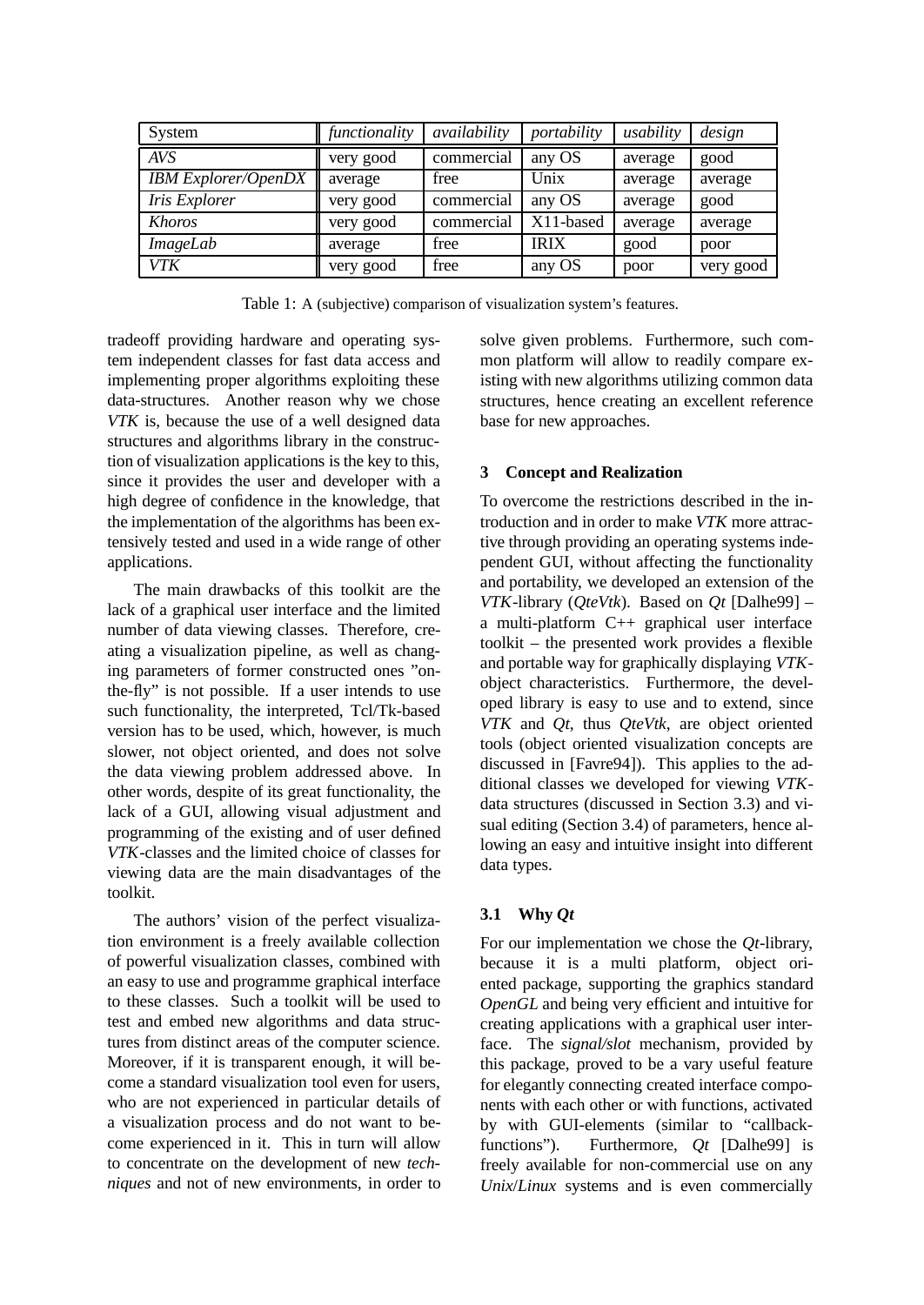

Figure 1: Intern representation, stream input/output, and graphical appearance of a simple field.

available for Windows 9x/NT.

## **3.2 The** *QteVtk***-library**

In order to simplify the access to the *VTK*-object's parameters and to provide a graphical appearance for them, we implemented a set of  $C++-classes$ . designed to contain arbitrary *VTK*-objects. Moreover, these classes allow the defined parameters to be written to and read from a data stream, to connect pairs of objects to create a visualization pipeline, and to control it's data flow and update.

# **3.2.1 Fields**

We accomplished this concept through introducing *fields* to our library. A *field* is an object, which contains the name of an arbitrary parameter, it's type and value. In addition, a *field* implements the graphical appearance of the stored parameters and disposes of functions for setting/getting parameters' values in/from the object it is connected with. Hereby, every field is connected with exactly two functions for getting respectively setting its values from/in the connected *VTK*-object (as shown in Figure 1). Another feature of a *field* is its ability to write and read its values to and from a data stream, which makes the *field* concept very powerful and allows its utilization even in a scripting visualization language.

Next, we implemented field classes, derived from the *QVBaseField*-class for every parameter needed for the description of the associated *VTK*-object (as depicted in Figure 2). Any of these classes can use the functionality of the base class, as well as add auxiliary features (e.g. the file selection button for file browsing in Figure 3). Through this philosophy we defined a set of classes, which behave similar and can be used in a similar way.

## **3.2.2 Field Container**

To cover all the parameters of a *VTK*-object, it's *fields* have to be pooled together in a single object. Thus, we introduced a *QVFieldContainer*class, containing any number of fields necessary for the complete description of the *VTK*-object's parameters one is interested in. In addition, a container object includes the following items:

- definition of the data input (predecessor objects in the visualization pipeline);
- definition of the *update*-function, utilized to update the object's input(s): its predecessors in the visualization pipeline (depicted in Figures 2 and 3);
- functions for reading and parsing the values of its field elements when read from a stream;
- functions for invoking the associated fields to write their name and parameter values to a stream.

The *output* of an object is not listed here, because only the output *type* of an object  $A$  is important for an object  $\beta$ , which receives its data from  $\mathcal{A}$ . Furthermore, <sup>A</sup> does not know the number of objects with connected input to  $A$ 's output.



Figure 2: The class hierarchy of the *QteVtk*-library.

When added to a field container, the single fields, derived from the class *QVField*, can be displayed in a dialog allowing graphical adjustment and manipulation of the *VTK*-class' parameters (see Figure 3). Moreover, the *VTK*-object functions introduced above are displayed and activated. Such a field container is also able to visualize the input of the associated *VTK*-object, allowing to track the data flow in the visualization pipeline. In the normal case, the input of an object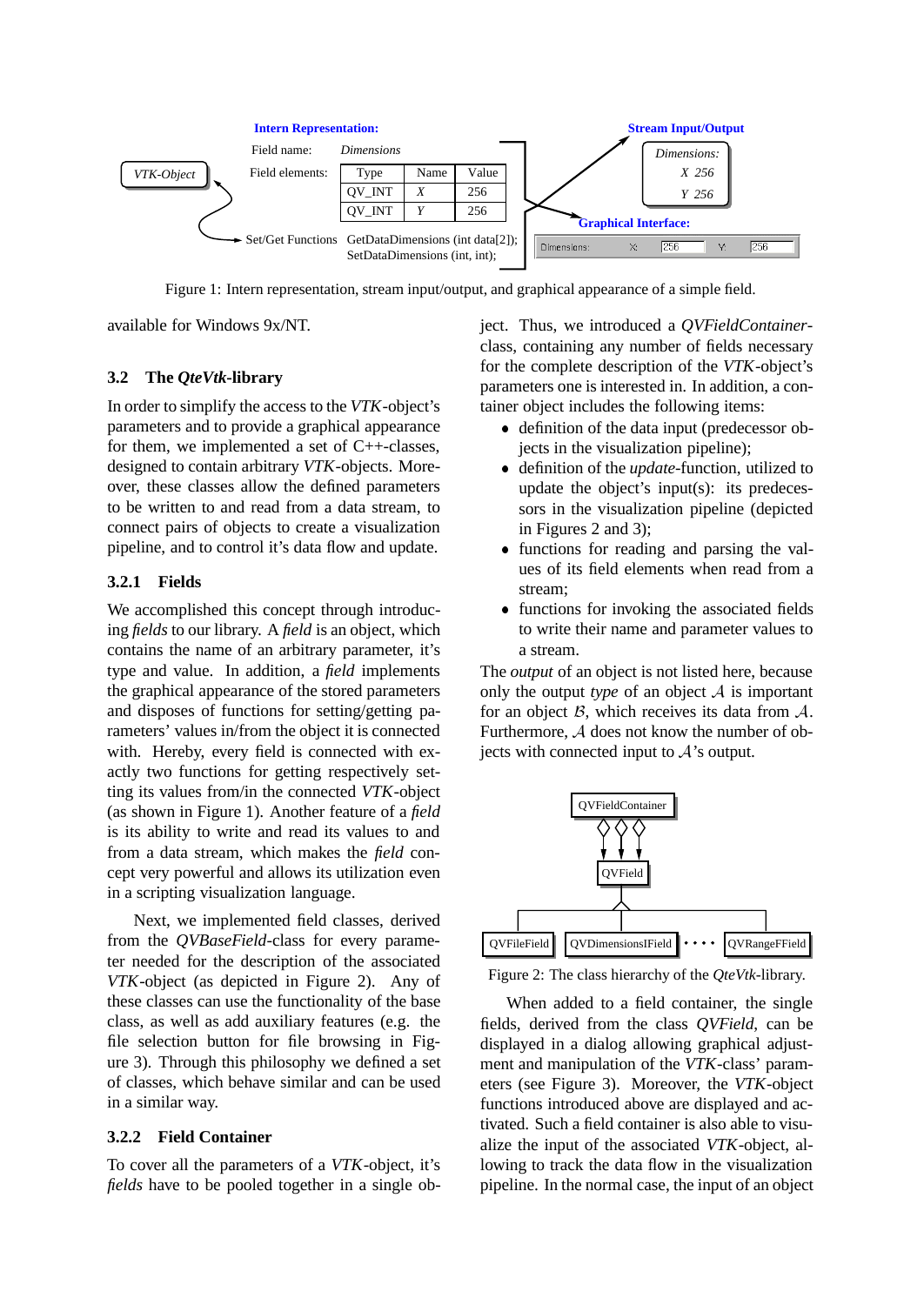consists of only one predecessor, however, there are *VTK*-objects providing more than one slots for data input, which has to be declared when the object is defined. Field containers also allow for the embedded object to support input slots for different data types. For instance, an image filter can accept as input structured grids, as well as image data, which also has to be defined in the object's constructor.

The appearance of a field container can also be adapted to the user preferences. If desired, it can be declared to not appear as a dialog box (as depicted in the right of Figure 3), but to be permanently accessible as a part of a particular application's window, as shown in the example application in Section 4. Furthermore, the field container, due to its derivation from the *QWidget*-class, can have an arbitrary parent window, thus can appear in arbitrary other windows. This imparts the field container additional flexibility, when utilized in a particular application.

#### **3.2.3** *QteVtk*

In this way we designed and developed a library on the top of *VTK*, which can be utilized to create visualization applications with a graphical user interface (an example is shown in Section 4). In order to create a visualization pipeline in *VTK*manner, the programmer has to create for every *VTK*-object a field container, pass a pointer to this *VTK*-object, define the number of inputs and the corresponding functions, and the type of the object's output. These are the functions controlling the data flow and update in a visualization pipeline. Afterwards, an arbitrary number of fields can be added to the field container, depending on the number of parameters one intends to adjust and display (as depicted in Figure 3). When this is completed, either a *Qt*-based application can be implemented and the data processing can be adjusted through point-and-click mechanism, or the normal *VTK*-visualization can be applied. This allows even to create applications, which can be used with, as well as without a graphical user interface, without changing major parts of the application's code. Such a feature is very useful, when a particular data processing pipeline is applied to different data sets (e.g. for noise reduction after data acquisition in a medical context), which require unique interactive parameter adjustment, followed by multiple applying of the defined transformations and their ascertained parameters on many other data sets.

#### **3.3 Data** *Viewers*

One of the most important issues, defining the acceptance and attractiveness of a visualization library and, of course, of the applications utilizing it, is the way the data is visualized. Therefore, the next major task is to develop and implement a set of objects for viewing data (*viewers*), in order to discover some invisible or hidden data features. Due to the fact, that *VTK* includes only a simple image viewer and a renderer class<sup>2</sup>, caused by the aim to maintain the toolkit's portability, the users do not have a wide choice of viewers for gaining an insight into the processed data. Through its multi platform design, *Qt* helps to overcome this obstacle. It allows to develop *viewer* objects for the different data types available in the *VTK*library, while keeping the basic features of the toolkit like portability and object-oriented design unaffected.

The most basic viewer we implemented is an image data viewer (*QVvtkImageViewer*), allowing to interactively browse through the slices of a volume data set, zoom in/out selected image regions and view one or all channels of a multi channel data set.

The slice viewer *QVvtkSliceViewer* allows an intuitive viewing of volume data, while providing OpenGL [Woo98] based displaying of a datacube and three cutting planes orthogonal to the x,y,z-axes respectively. Hereby, on every plane we mapped a semi transparent texture with the appropriate image extracted from the volume data (see Figure 4).



Figure 4: The *Poly* viewer (on the left) and the *Slice* viewer (on the right).

The *QVvtkPolyViewer* is an *Inventor* [Strau93]-like viewer, implementing most of the *SceneViewer*'s functionality in a *Qt/OpenGL*based window, while significantly extending the functionality of the standard *VTK*-renderer.

<sup>&</sup>lt;sup>2</sup>These classes display structured points, point sets, structured grids, and polygonal data in a very simple way.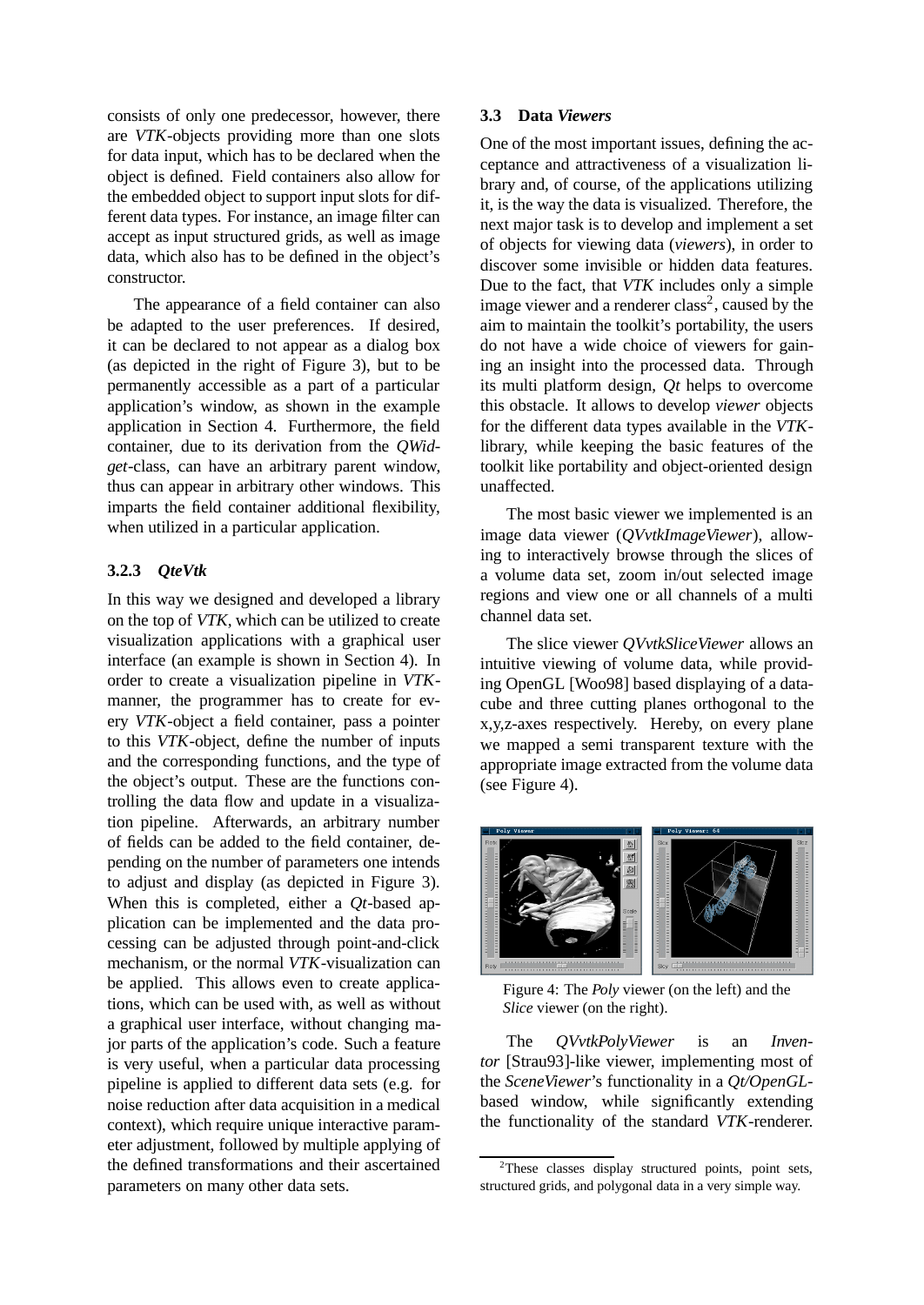

Figure 3: Appearance and functionality of the field classes.

These two viewers are conceived and realized similar to the *QVvtkImageViewer* presented next and are depicted in Figure 4.

### **3.3.1 The Image Viewer**

The *QVvtkImageViewer* is derived from the *vtkReferenceCount*-class, since it is a special *VTK*-object and from the *QWidget*-class on the other hand to facilitate graphical appearance (see Figure 5). Furthermore, like any other *VTK*-



Figure 5: A viewer for displaying images and browsing through the slices of a volume data set and its parameter fields.

object, the *QVvtkImageViewer* is associated with a field container, hence it has its own parameter appearance. These parameters, however, can be immediately applied to the object, which is necessary, for instance for the real-time "browsing through the slices" feature (see Figure 5) or applying the camera transformations, when a scene is viewed. For the realization of this feature, we applied the *signal/slot*-mechanism provided by the *Qt*-library [Dalhe99], which allows to connect two arbitrary objects together in order to notify the first, when the value of the second is changed.

### **3.4** *Editors* **for** *VTK***-Data**

When processing real-world data, another set of classes turned out to be of great importance. This was the motivation for us to develop a second set of auxiliary objects: the *editor*-object set. The editor class hierarchy is designed similar to this of the viewer-objects. The difference is, that the editor objects are not only able to display data, hence they are not pipeline terminating objects, but have a data output. This illustrates the two possible applications of these objects: as source objects at the beginning of a visualization pipeline, or as helper objects for particular algorithms, when additional user interaction is needful. In fact, the editor classes are derived from the viewer classes, thus providing their features and the additional ability to generate outputs like points, 2D polygons, color values picked in a color editor or displayed image, and simple 3D primitives like spheres and cubes. Moreover, there are more than one editors for a specific input type. For instance, there are two line editors, derived from the image and the slice viewer. In both cases, the output has the same type, however, different presentation and interaction with the data is applied. The line editor, for example, is utilized in the intelligent scissors algorithm [Morte95], where mouse interaction in the plane is used to define the current lines. On the other hand, when one is defining 3D polygons, the slice viewer based editor is the more appropriate and intuitive one. Both, viewer and editor classes are grouped together in the auxiliary library *QteVtkAux*.

#### **4 An Example Application**

In this section, the introduced libraries *QteVtk* and *QteVtkAux* are utilized to create a very simple sample application (depicted in Figure 6). On the top right of Figure 6, the general architecture of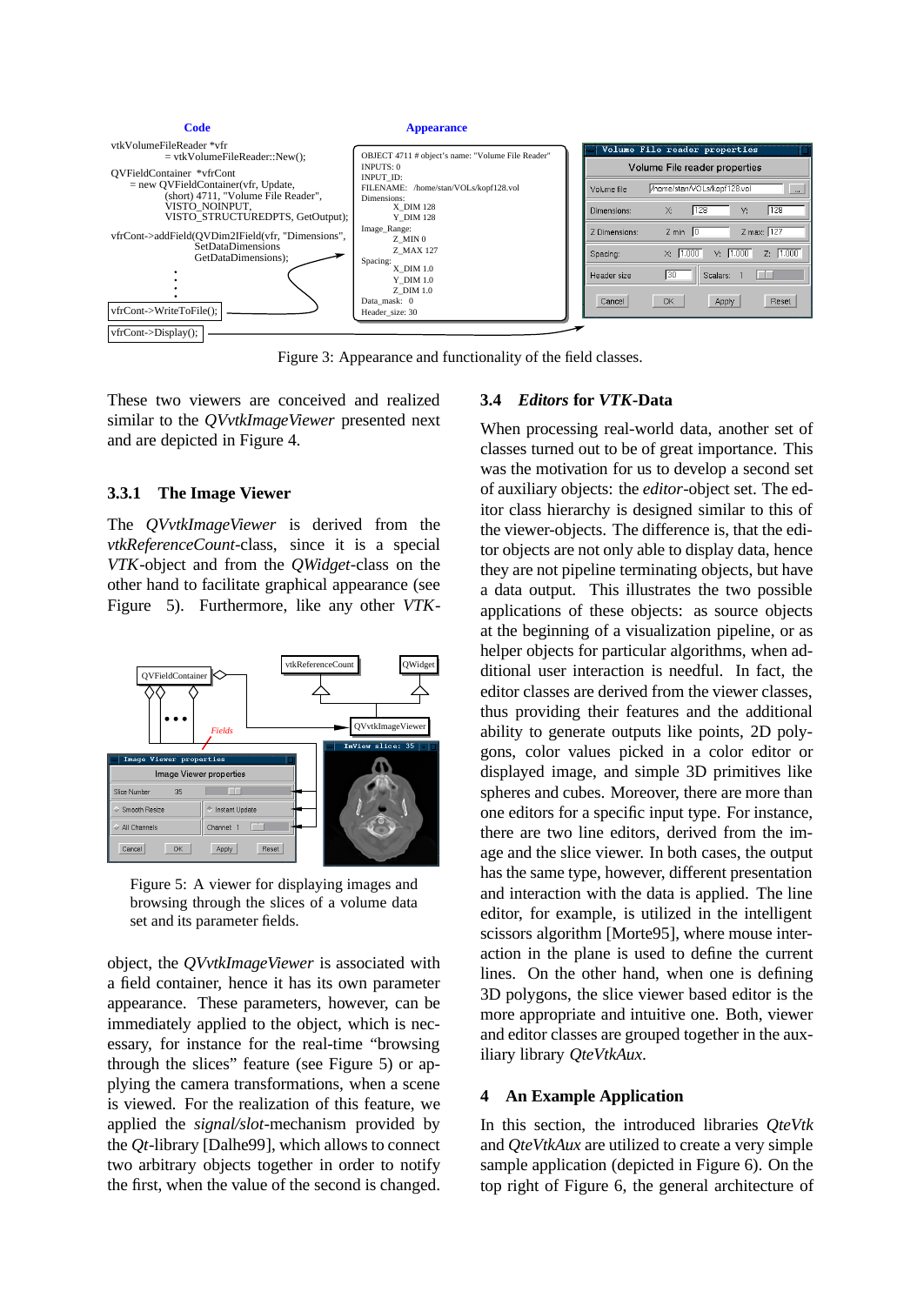an application, based on *QteVtk* and *QteVtkAux* is shown, which holds for the sample application as well.

The visualization pipeline in our example consists of four objects: a data reader *Volume-FileReader* responsible for the data input, a region growth algorithm *RegionGrow*, which takes a volume data set and a set of seed-points as input, and two image viewers (see the *data flow diagram* in Figure 6). A fifth object is tentatively created for editing seed points for the region growth algorithm (Figure 6 *edit points* button). The first *ImageViewer* is utilized for viewing the data before applying the algorithm (its interface is visible in the middle left row), the second views the result of the data processing algorithm (its interface is turned off in the application).

For each of these objects the parameters we are interested in and the functions for setting their values in the associated *VTK*-object, are utilized to define the fields (as discussed in Section 3.2), which are able to display themselves in the application's interface. In the next step, the input of every object is connected with the object it gets the data from (through the field-container), like this has to be done in a regular *VTK* visualization application.

The GUI-frame, including the file-menu and its items, is also part of the library we developed. It allows to show and hide the properties of any created object. The data-flow control can be permanently turned on in this application (menubar *"Options"*) to enable automatic update of the viewed data (when necessary), since the visualization pipeline and the loaded data are rather small in the example. Another way to control the data-flow is to activate the pop-up menu, associated with each object, which appears on each object's label and activates the declared object's *update* function (as depicted in Figure 6). This function causes a backward check for modifications of the object's predecessors in the pipeline and their update if necessary. Data flow concepts in visualization applications are discussed in [Dyer90] and [Schro98].

## **5 Work in Progress**

The libraries we introduced above are in this form ready to use, however, work on several important issues is still in progress. Currently new viewer and editor classes including a volume-previewer for real time displaying of a scaled down volume data set, a viewer, combining volume and surface rendering for more powerful data viewing, and a color/color-map editor are in development.

In order to simplify the manual binding of native *VTK*-classes with *QVFieldContainer*s we are developing a tool for the automatization of this task. This will in turn allow the simple generation of fields and field container for new *VTK* classes. Another valuable feature will be the *composed object* concept, allowing for an object to contain several other objects connected in a pipeline. This helps to hide dispensable complexity from the user, thus simplifying the interface.

#### **6 Summary**

In this paper, we present an extension of the visualization toolkit *VTK*, which is not just "another visualization library", but provides a portable object oriented, graphical user interface to *VTK*, hence imparting reusable design to existing and newly developed classes.

Furthermore, we introduced a valuable set of visualization classes for viewing and editing different *VTK*-data types. By utilizing the GUItoolkit *Qt* for the realization, we avoid affecting the portability, while maintaining the object oriented concept of *VTK*. This overcomes the two main drawbacks of the toolkit: the lack of a graphical user interface and the lack of classes for more vivid data viewing.

The libraries *QteVtk* and *QteVtkAux*, presented here are an excellent companion for the development of *VTK*-based applications (as shown in Section 4). They provide an attractive development environment for testing and embedding of new algorithms and data visualization techniques, and offers an excellent reference base for benchmarks with the many ones available in the *VTK*library. Therefore, addressing both people utilising *VTK* as a visualization library, as well as developers of new techniques. Concerning the criteria introduced in Table 1, the presented libraries improve the usability of *VTK* in terms of graphical appearance and pipeline parameter adjustment, while maintaining *VTK*'s features like *functionality*, *availability*, *portability*, and *design*.

In our opinion, the visualization nowadays lacks an easy to use non-commercial system. This will, in turn, encourage not only researchers from the computer graphics area to programme their own visualization techniques with the presented environment, but also users not necessarily